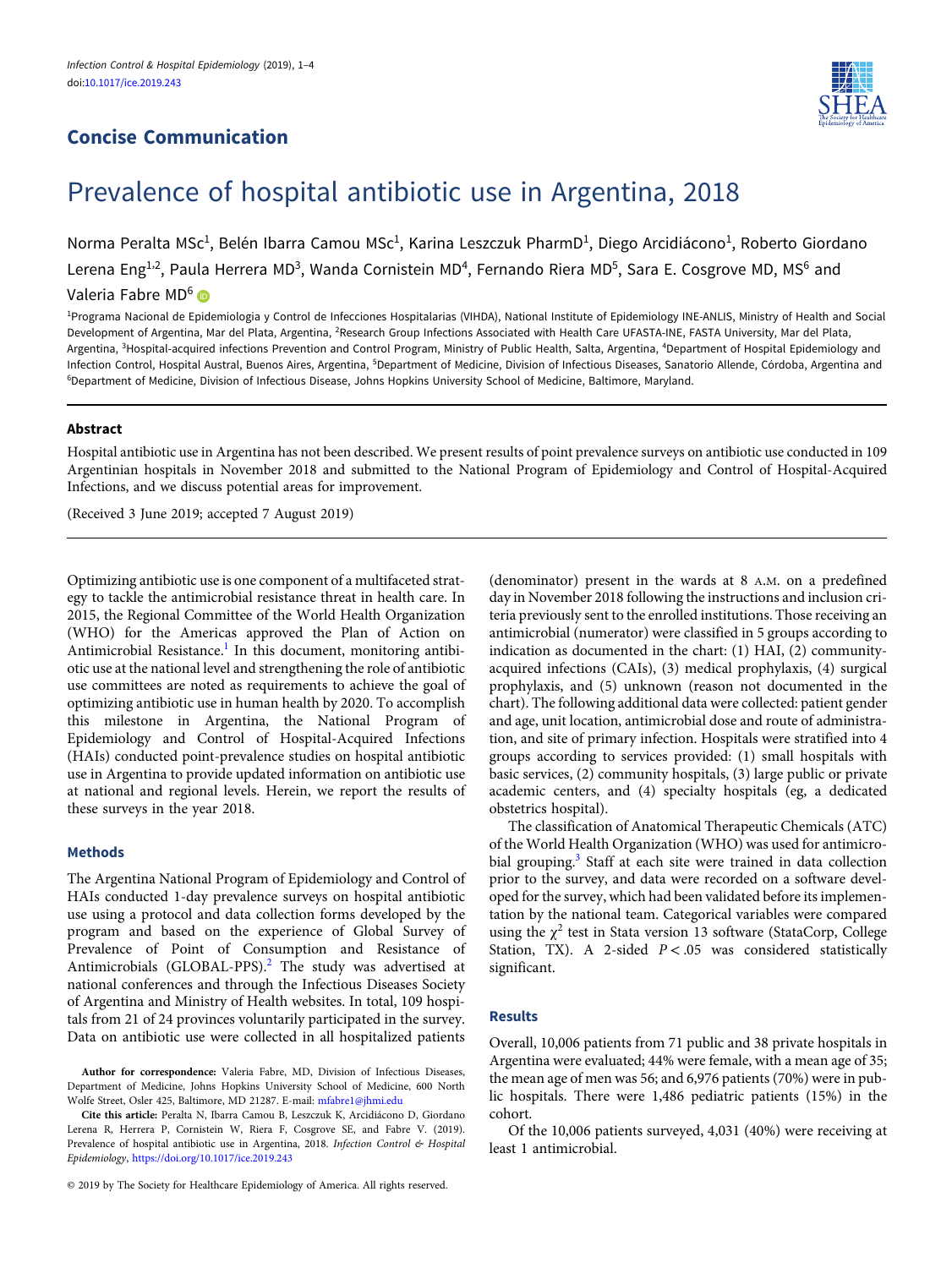Table 1. Antibiotic Use in Hospitals in Argentina, 2018

|                                                                                                | No. of Antimicrobials<br>(% of Total<br>Antimicrobials) |  |  |  |
|------------------------------------------------------------------------------------------------|---------------------------------------------------------|--|--|--|
| Variable                                                                                       | $(N=4,031)$                                             |  |  |  |
| By unit ( $N=10,006$ ), no. patients (%)                                                       |                                                         |  |  |  |
| Critical care unit $(n=1,551, 15%)$                                                            | 1,143 (73.7)                                            |  |  |  |
| Noncritical care unit (n=8,455, 85%)                                                           | 2,888 (34.2)                                            |  |  |  |
| By patient type, no. patients (%)                                                              |                                                         |  |  |  |
| Surgical (n=2,482, 24.8%)                                                                      | 577 (14.3)                                              |  |  |  |
| Nonsurgical (n=7,524, 75.2%)                                                                   | 3,454 (85.6)                                            |  |  |  |
| Oncology (n=129, 1.7%)                                                                         | 68 (1.96)                                               |  |  |  |
| By treatment, no. patients (%)                                                                 |                                                         |  |  |  |
| Empiric, n=2528 (72.4)                                                                         | 3,831 (72.3)                                            |  |  |  |
| Definitive, n=962 (27.6)                                                                       | 1,438 (27.7)                                            |  |  |  |
| By antimicrobial, no. patients (%)                                                             | 6,073                                                   |  |  |  |
| Antibiotic                                                                                     | 5,559 (91.5)                                            |  |  |  |
| Antiviral                                                                                      | 222(3.6)                                                |  |  |  |
| Antifungal                                                                                     | 173 (2.8)                                               |  |  |  |
| Antiparasitic                                                                                  | 2(0.03)                                                 |  |  |  |
| By infection type, no. of patients on<br>antibiotics, no. patients (%)                         | 5,559                                                   |  |  |  |
| Community-acquired infections (n=1,988)                                                        | 2,672 (48)                                              |  |  |  |
| Hospital-acquired infections (n=1,088)                                                         | 1,624 (29.2)                                            |  |  |  |
| Surgical prophylaxis (n=665)                                                                   | 772 (13.9)                                              |  |  |  |
| Medical prophylaxis (n=308)                                                                    | 349(6.3)                                                |  |  |  |
| Unknown indication $(n=106)$                                                                   | 142(2.5)                                                |  |  |  |
| Common empiric antibiotics for community-<br>acquired infections, no. patients $(\%)^a$        | 2,329                                                   |  |  |  |
| Narrow-spectrum BL/BLI <sup>b</sup>                                                            | 524 (22.4)                                              |  |  |  |
| Ciprofloxacin                                                                                  | 233(10)                                                 |  |  |  |
| Clindamycin                                                                                    | 214(9.2)                                                |  |  |  |
| Ceftriaxone                                                                                    | 213(9.1)                                                |  |  |  |
| Piperacillin/tazobactam                                                                        | 135(5.8)                                                |  |  |  |
| Clarithromycin                                                                                 | 124(5.3)                                                |  |  |  |
| Common empiric antibiotics for community<br>acquired infections, no. patients (%) <sup>a</sup> | 650                                                     |  |  |  |
| Narrow-spectrum BL/BLI <sup>§</sup>                                                            | 48 (7.4)                                                |  |  |  |
| Vancomycin                                                                                     | 45 (6.9)                                                |  |  |  |
| Piperacillin/tazobactam                                                                        | 37 (5.7)                                                |  |  |  |
| Ciprofloxacin                                                                                  | 37(5.7)                                                 |  |  |  |
| Ceftriaxone                                                                                    | 35 (5.4)                                                |  |  |  |
| Imipenem                                                                                       | 33(5)                                                   |  |  |  |
| TMP/SMZ                                                                                        | 31(4.8)                                                 |  |  |  |
| Clindamycin                                                                                    | 21(3)                                                   |  |  |  |
| Common empiric antibiotics for hospital-<br>acquired infections, no. patients (%) <sup>a</sup> | 932                                                     |  |  |  |
| Piperacillin/tazobactam                                                                        | 208 (22.3)                                              |  |  |  |
| Vancomycin                                                                                     | 169 (18)                                                |  |  |  |
| Meropenem, Imipenem                                                                            | 145 (15.6)                                              |  |  |  |

(Continued)

| Variable                                                                                  | No. of Antimicrobials<br>(% of Total<br>Antimicrobials)<br>$(N=4,031)$ |
|-------------------------------------------------------------------------------------------|------------------------------------------------------------------------|
| Ciprofloxacin                                                                             | 45 (4.8)                                                               |
| Colistin                                                                                  | 37(3.9)                                                                |
| Clindamycin                                                                               | 36(3.8)                                                                |
| Amikacin                                                                                  | 36(3.8)                                                                |
| Metronidazole                                                                             | 34(3.6)                                                                |
| Ampicillin/sulbactam                                                                      | 30(3.2)                                                                |
| Ceftriaxone                                                                               | 28(3)                                                                  |
| Common definitive antibiotics for hospital-<br>acquired infections, no. patients $(\%)^a$ | 798                                                                    |
| Meropenem, imipenem                                                                       | 140 (17.5)                                                             |
| Vancomycin                                                                                | 87 (10.9)                                                              |
| Piperacillin/tazobactam                                                                   | 67(8.4)                                                                |
| Colistin                                                                                  | 66(8.3)                                                                |
| Amikacin                                                                                  | 47 (5.9)                                                               |
| Ciprofloxacin                                                                             | 44 (5.5)                                                               |
| Trimethoprim/sulfamethoxazole                                                             | 36(4.5)                                                                |

Note. BL/BLI, narrow-spectrum β-lactam/β-lactamase inhibitor combinations; TMP/SMZ, trimethoprim and sulfamethoxazole.

<sup>a</sup>Antibiotics representing <3% of antibiotics used are not included.

bNarrow-spectrum β-lactamse/β-lactamse inhibitor: ampicillin/sulbactam, amoxicillin/ sulbactam, amoxicillin/clavulanic.

More patients in small hospitals were receiving an antibiotic, compared to larger size hospitals: 141 of 286 (49%) in small hospitals compared to 2,252 of 5,385 (42%) in medium-size hospitals (51–200 beds) (95% CI, 0.01–0.12;  $P = .02$ ), as well as 1,461 of 3,779 (39%) in large hospitals (201–499 beds) (95% CI, 0.04-0.15;  $P < 0.01$ ), and 177 of 556 (32%) in very large-size (>500 beds) hospitals (95% CI, 0.10–0.23; P < .01). Antibiotic use was more common in hospitals providing basic services (59 of 116, 51%) than in community hospitals (1,006 of 2,619, 38%; 95% CI, 0.03-0.22;  $P < .01$ ) and large academic centers (2,530 of 6,190, 41\%; 95\% CI, 0.00-0.19;  $P = .03$ )

Antibiotic use was lower in the western region and in Buenos Aires city (255 of 700, 36%) and (1,673 of 4,500, 37%), respectively, compared to other regions in the country where the prevalence was ≥40%: 37% in Buenos Aires city compared to 1,008 of 2,280 (44%) in the northern belt of the country  $(95\% \text{ CI}, 0.09-0.04; P < .01)$ , with 696 of 1,559 (44%) in the central region (95% CI, −0.09 to −0.04; P < .01) and 144 of 362 (40%) in Patagonia (95% CI,  $-0.08$  to 0.02;  $P = .25$ ). The distributions of antibiotic use by patient population, unit, and indication are summarized in Table 1.

More than half of all prescribed antibiotics were included in the following antibiotic groups: narrow-spectrum β-lactam/β-lactamase inhibitor combinations (BL/BLI, 749 of 6,073, 12.3%), first-generation cephalosporins (632 of 6,073, 10.4%), piperacillin/tazobactam (467 of 6,073, 7.7%), ciprofloxacin (462 of 6,073, 7.6%), vancomycin (431 of 6,073, 7.1%), ceftriaxone (335 of 6,073, 5.5%), and clindamycin (306 of 6,073, 5%).

The most commonly prescribed empiric antibiotics for CAI included narrow-spectrum BL/BLI (487 of 2,329, 22.5%),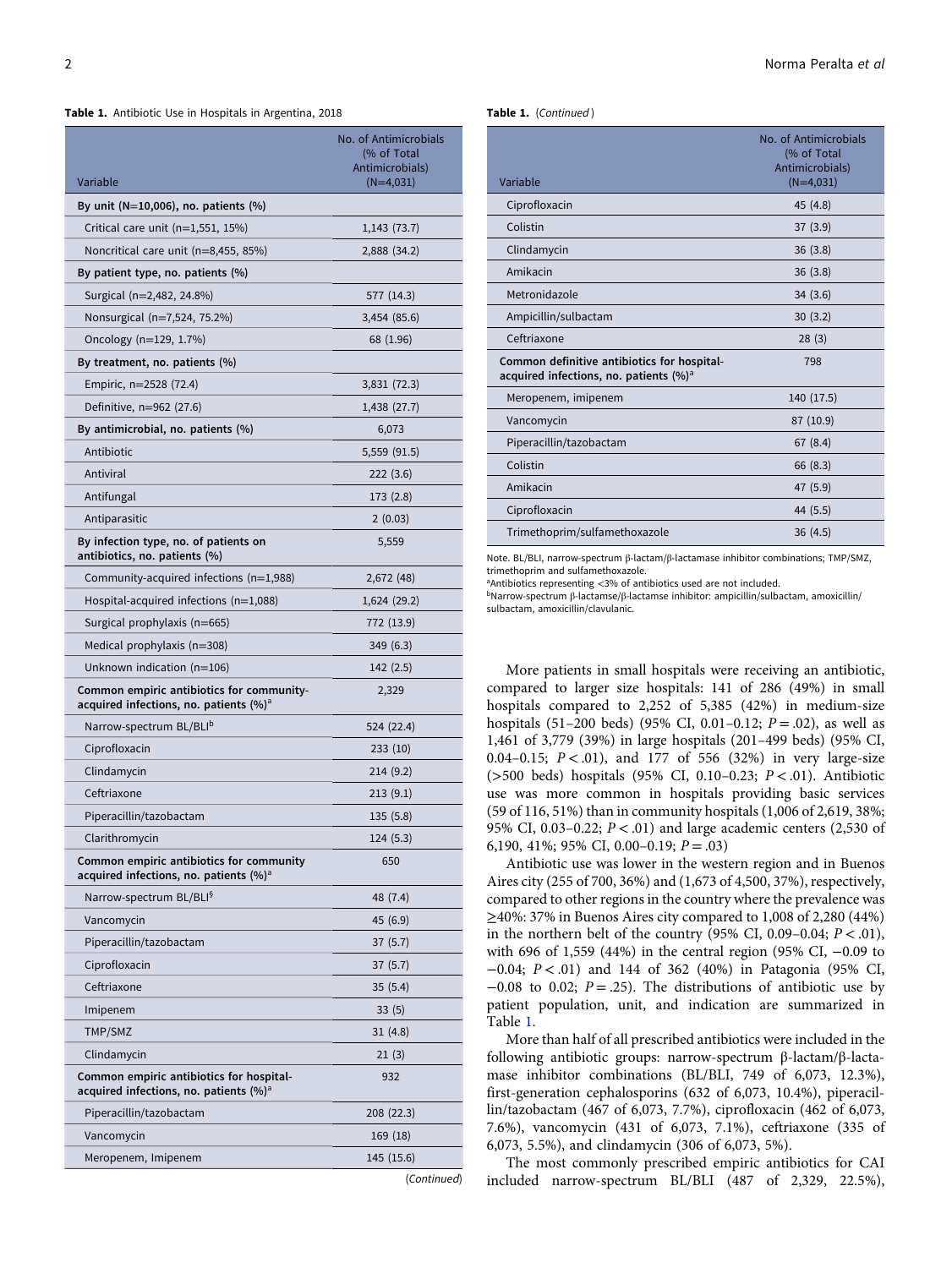Table 2. The 5 Most Commonly Prescribed Antibiotics for Common Community-Acquired Infections

|                          | <b>CAP</b> | <b>SSTI</b> | <b>IAI</b> | UTI       | Bone &<br>Joint | <b>Sepsis</b> | Gastroenteritis |
|--------------------------|------------|-------------|------------|-----------|-----------------|---------------|-----------------|
| Antibiotic               | $(N=683)$  | $(N=518)$   | $(N=498)$  | $(N=303)$ | $(N=186)$       | $(N=121)$     | $(N=39)$        |
| Ampicillin               | 5.2        |             |            |           |                 |               |                 |
| Narrow-spectrum BL/BLI   | 21.6       | 8.6         | 32.9       | 15.8      |                 | 15.7          | 5.1             |
| Ceftriaxone              | 10.2       |             |            | 18.8      |                 | 8.2           | 12.8            |
| Cephalothin              |            |             |            |           | 11.2            |               |                 |
| Ciprofloxacin            |            | 12.7        | 15.8       | 22.7      | 9.6             |               | 43.6            |
| Clarithromycin           | 16.5       |             |            |           |                 |               |                 |
| Clindamycin              |            | 29.9        |            |           | 11.8            |               |                 |
| Gentamicin               |            |             | 6.2        |           | 6.4             | 12.4          |                 |
| Imipenem or<br>meropenem |            |             |            | 5.9       |                 |               |                 |
| Metronidazole            |            |             | 15.8       |           |                 |               | 17.9            |
| Piperacillin/tazobactam  | 6.1        | 6.2         | 5.2        | 6.9       |                 | 11.5          |                 |
| Vancomycin               |            | 9.2         |            |           | 12.3            | 12.4          |                 |

Note. CAP, community-acquired pneumonia; SSTI, skin and soft-tissue infection; IAI, intra-abdominal infection; UTI, urinary tract infection;BL/BLI, narrow-spectrum β-lactam/β-lactamase inhibitor combinations.

ciprofloxacin (233 of 2,329, 10%), clindamycin (214 of 2,329, 9.2%), and ceftriaxone (213 of 2,329, 9.1%). However, the most common definitive antibiotics prescribed for CAIs were rifampin (48 of 650, 7.4%), vancomycin (45 of 650, 7%), piperacillin/ tazobactam (37 of 650, 5.7%), ciprofloxacin (37 of 650, 5.7%), and ceftriaxone (35 of 650, 5.4%). The most common CAIs included pneumonia (683 of 2,672, 25%), skin and soft-tissue infections (SSTIs, 518 of 2,672, 19%), intra-abdominal infection (498 of 2,672, 19%) and urinary tract infections (UTIs, 303 of 2,672, 11%). The distributions of most commonly prescribed antibiotics by source of community-acquired infection are listed in Table 2. The most common antibiotic used for surgical prophylaxis was a first-generation cephalosporin (445 of 774, 57%), followed by ciprofloxacin (73 of 774, 9.4%).

#### Discussion

In this prevalence survey conducted in acute-care hospitals in Argentina, 40% of patients were receiving an antimicrobial at the time of the survey, similar to that reported for Latin America by the Global-PPS for 2015.[4](#page-3-0) Prevalence of antibiotic use was lower in certain regions; however, drug shortages or financial struggles that may have affected antibiotic availability were not assessed. Understanding contributing factors to regional differences is important in tailoring antibiotic stewardship efforts to regional needs.

The results of this survey indicate that small hospitals in Argentina might be using as much antibiotics as larger hospitals of higher complexity. According to a US national survey on antibiotic use, the size of the hospital was inversely correlated with the number of Centers for Disease Control antimicrobial stewardship core elements met, $5$  indicating that lack of resources (whether human or technical) may impact the quantity and quality of antibiotic use in the inpatient setting.

Most patients in this study were not in the intensive care unit (ICU), yet most patients in the ICU received antibiotics. Further evaluation of indications and appropriateness of antibiotics in this setting is needed. Better understanding of decision making around

empiric and definitive treatment may help optimize antimicrobial use. For community-acquired infections, although narrowspectrum BL/BLI and clindamycin were commonly prescribed for empiric treatment, rifampin, piperacillin/tazobactam, and vancomycin were commonly used for *definitive* therapy. Whether prescribers had local antibiograms, culture results, or treatment guidelines to guide their decisions was unknown.

Fluoroquinolones ranked second in overall use after BL/BLI antibiotics. Almost 1 in 10 antibiotics for surgical prophylaxis was ciprofloxacin, and it was among the most commonly prescribed antibiotics for UTI and SSTI. At least 30% of Escherichia coli isolated from CAI in Argentina are resistant to ciprofloxacin.<sup>[5](#page-3-0)</sup> Thus, the role of ciprofloxacin in empiric regimens and surgical prophylaxis merits further evaluation.

This study has several limitations. Duration of therapy was not collected; thus, the current report may overestimate or underrepresent broad-spectrum antibiotic use. Likewise, a cross-sectional study does not allow observation of trends or seasonality of antibiotic use. Last, voluntary participation may have selected hospitals with an interest in antibiotic stewardship, limiting generalizability of results. However, the survey does point to specific areas where antibiotic use in the hospital may warrant further attention.

In summary, these data enhance substantially the understanding of antibiotic use in Argentine hospitals and will be of great value to strategic plans aiming to address antibiotic prescribing problems and ensure safer antibiotic use in health care.

Acknowledgments. "Programa Nacional de Epidemiologia y Control de Infecciones Hospitalarias" would like to thank all participating hospitals that voluntarily collected and submitted data on antibiotic use and special thanks to Irene Pagano, MD, and Juliana Alvarez, MD, for their valuable contributions to this project. The results of this survey were shared via a written report in Spanish to participating hospitals earlier this year. The report is not available to the public.

Financial support. This survey was supported by "Programa Nacional de Epidemiología y Control de Infecciones Hospitalarias" and the Ministry of Health and Social Development of Argentina.